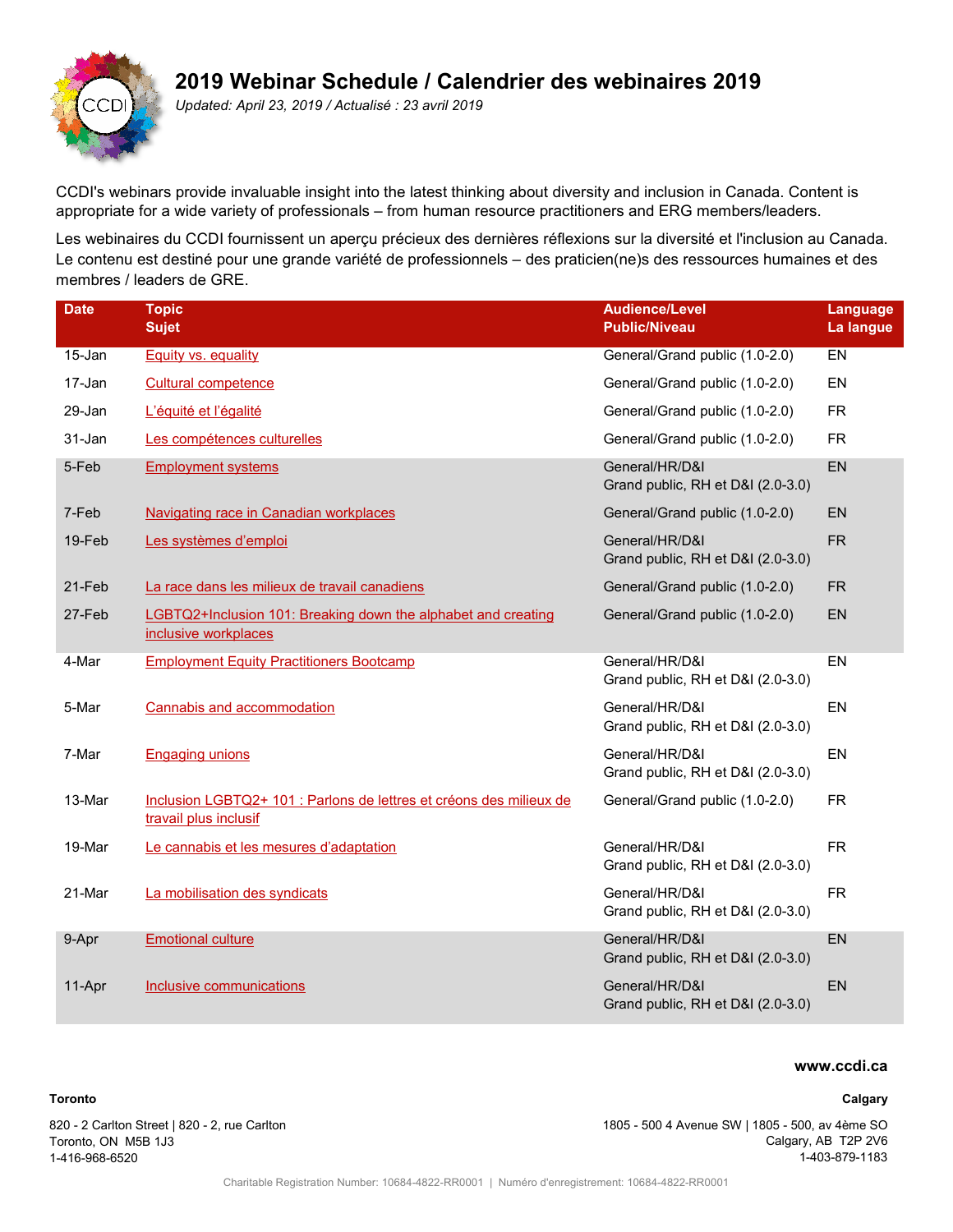

| <b>Date</b> | <b>Topic</b><br><b>Sujet</b>                                                                   | <b>Audience/Level</b><br><b>Public/Niveau</b>       | Language<br>La langue |
|-------------|------------------------------------------------------------------------------------------------|-----------------------------------------------------|-----------------------|
| 25-Apr      | Les communications inclusives                                                                  | General/HR/D&I<br>Grand public, RH et D&I (2.0-3.0) | <b>FR</b>             |
| 1-May       | LGBTQ2+ intersectionality: Understanding the lived experiences of<br>racialized LGBTQ2+ people | General/Grand public (1.0-2.0)                      | EN                    |
| 7-May       | <b>Exploring the Global Diversity and Inclusion Benchmarks</b>                                 | General/HR/D&I<br>Grand public, RH et D&I (2.0-3.0) | EN                    |
| 9-May       | <b>Mentally healthy workplaces</b>                                                             | General/HR/D&I<br>Grand public, RH et D&I (2.0-3.0) | <b>EN</b>             |
| 4-Jun       | Indigenous culture                                                                             | General/Grand public (1.0-2.0)                      | <b>EN</b>             |
| 6-Jun       | LGBTQ2+ in today's world                                                                       | General/Grand public (1.0-2.0)                      | <b>EN</b>             |
| 9-Jul       | Engaging Straight, White, Able-bodied, Men (SWAMs) as active allies                            | General/HR/D&I<br>Grand public, RH et D&I (2.0-3.0) | EN                    |
| $11$ -Jul   | <b>Measurement for success</b>                                                                 | General/HR/D&I<br>Grand public, RH et D&I (2.0-3.0) | EN                    |
| 13-Aug      | <b>Newcomer inclusion</b>                                                                      | General/Grand public (1.0-2.0)                      | <b>EN</b>             |
| 15-Aug      | Religious inclusion and the denigration of the Christian faith                                 | General/Grand public (1.0-2.0)                      | EN                    |
| 4-Sep       | <b>Transitions in the workplace</b>                                                            | General/Grand public (1.0-2.0)                      | EN                    |
| 10-Sep      | Respect in the workplace                                                                       | General/Grand public (1.0-2.0)                      | EN                    |
| 12-Sep      | <b>Reverse discrimination</b>                                                                  | General/HR/D&I<br>Grand public, RH et D&I (2.0-3.0) | EN                    |
| 2-Oct       | Coming out in the workplace                                                                    | General/Grand public (1.0-2.0)                      | <b>EN</b>             |
| $15$ -Oct   | StatsCan presentation on 2016 census data                                                      | General/HR/D&I<br>Grand public, RH et D&I (2.0-3.0) | EN                    |
| 17-Oct      | <b>Accessibility - Navigating a world filled with barriers</b>                                 | General/Grand public (1.0-2.0)                      | EN                    |
| 5-Nov       | Unconscious bias                                                                               | General/Grand public (1.0-2.0)                      | EN                    |
| 7-Nov       | Unconscious bias and cannabis                                                                  | General/Grand public (1.0-2.0)                      | EN                    |
| 3-Dec       | Understanding Gender Based Analysis in the #MeToo era                                          | General/HR/D&I<br>Grand public, RH et D&I (2.0-3.0) | EN                    |
| 5-Dec       | What does artificial intelligence have to do with diversity and inclusion?                     | General/Grand public (1.0-2.0)                      | EN                    |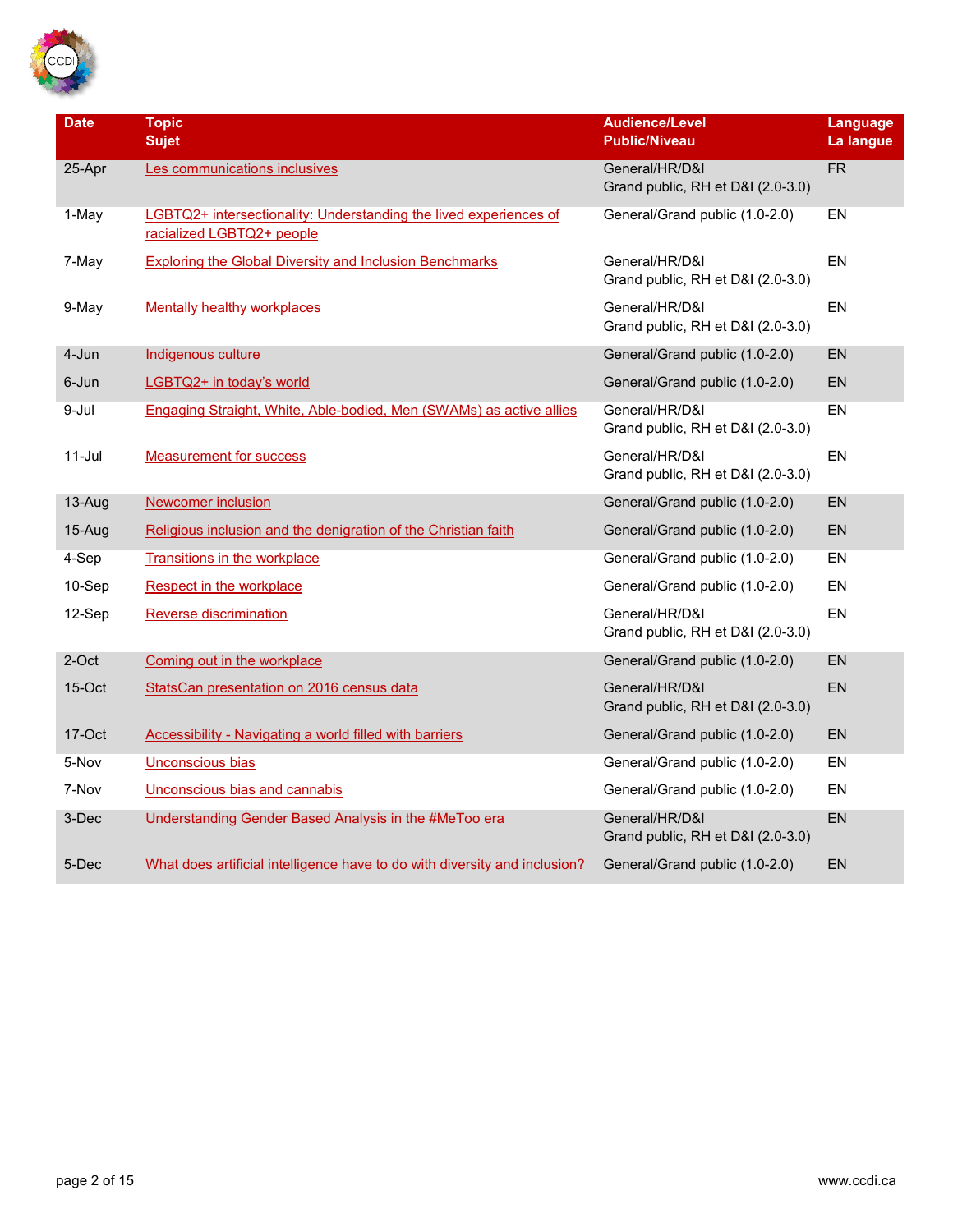

# Webinar Levels / Niveaux de webinaires

We understand that every organization and professional may find themselves at varied stages of their diversity and inclusion journey. To help identify if an upcoming CCDI event is for you, we have now labeled our events by groups. The descriptors below reference the attendees, not the presenters.

Nous comprenons que chaque organisation et chaque professionnel peut se retrouver à des étapes variées dans leur parcours de diversité et d'inclusion. Pour aider à déterminer si un événement du CCDI à venir vous convient, nos événements sont maintenant étiquetés par groupe.

# **Group 1: General (Level 1.0 – 2.0) / Groupe 1 : Général (niveaux 1.0-2.0)**

These webinars are targeted toward a general audience who have little to no information on the topic. These webinars will answer the question "what is?" and provide participants with information on creating an inclusive workplace. They are presented live in both English and French (where possible), and will be available for playback by employees of CCDI's Employer Partners through our Knowledge Repository.

Ces webinaires sont destinés au grand public qui a peu ou pas d'informations sur le sujet. Ces webinaires répondront à la question « Qu'est-ce? », en plus de fournir des renseignements aux participant(e)s dans le but de créer un milieu de travail inclusif. Ils auront lieu en direct en anglais et en français (où c'est possible), et les enregistrements seront disponibles au Centre des compétences à l'intention des employé(e)s des employeurs affiliés du CCDI.

# **Group 2: Diversity & Inclusion and HR Practitioners (Level: 2.0-3.0) / Groupe 2 : Les praticiens et les praticiennes des RH et de la diversité et l'inclusion (niveau 2.0-3.0)**

These webinars are targeted toward HR and diversity and inclusion practitioners who have some information on the topic. They will answer the question "how to?" and provide participants with promising practices of how they can tackle some of the most pressing issues related to diversity and inclusion in the workplace. They will be presented live in both English and French (where possible), and will be available for playback by employees of CCDI's Employer Partners through our Knowledge Repository.

Ces webinaires ciblent les praticiens et praticiennes des RH et de la diversité et l'inclusion qui détiennent déjà des informations sur le sujet. Ils ont pour but de répondre à la question « Comment? » et de fournir aux participant(e)s des pratiques prometteuses relatives aux questions les plus urgentes liées à la diversité et à l'inclusion en milieu de travail. Ils auront lieu en direct en anglais et en français (où c'est possible), et les enregistrements seront disponibles au Centre des compétences à l'intention des employé(e)s des employeurs affiliés du CCDI.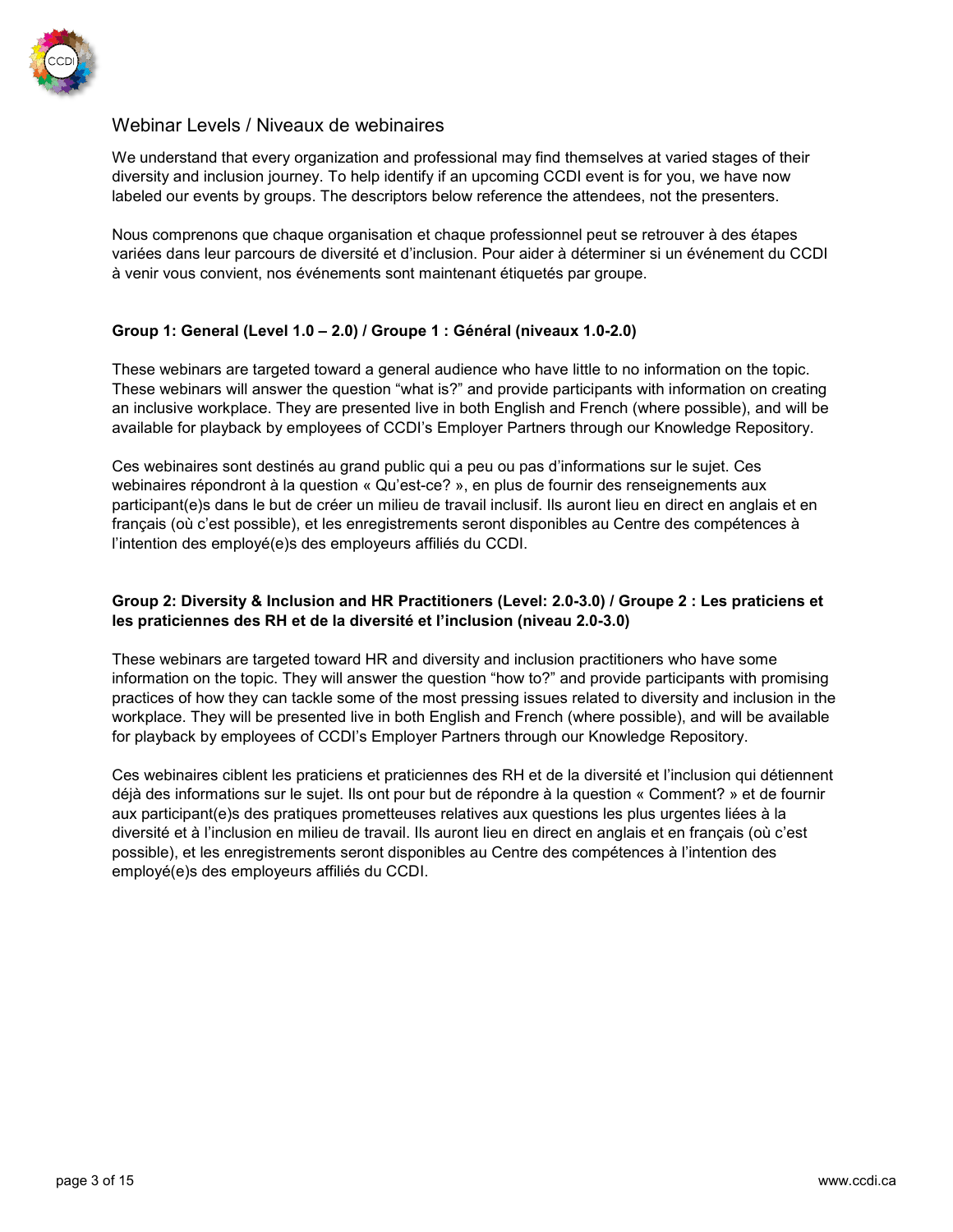

# Webinar Descriptions / Descriptions des webinaires

# **Equity vs. equality / L'équité et l'égalité**

Two words that we sometimes use in the conversation around diversity and inclusion: equity and equality. But what do they mean, and what's the difference between the two? This webinar will examine the difference between equity and equality and help participants understand their role in creating equitable work environments.

### Audience/Level: General 1.0-2.0

Deux mots que nous utilisons parfois dans la conversation sur le diversité et l'inclusion : l'équité et l'égalité. Mais qu'est-ce qu'ils signifient vraiment, et quelle est la différence? Dans ce webinaire, nous nous pencherons sur la différence entre l'équité et l'égalité et nous aiderons les participants à comprendre leur rôle dans la création de milieux de travail équitables.

Niveau : 1.0-2.0. Public : général.

# **Unconscious Bias / Les préjugés involontaires**

The term "unconscious bias" has become one of those phrases that people use liberally, but what does it really mean? The reality is that we all have bias – forces that shape our opinions and beliefs, which then in turn inform our behaviour, particularly as it relates to valuing diversity. So, what can you do about it? This webinar will examine how our perceptions of others are formulated, the entrenchment of bias that may be unconscious and its impact, and finally, how to enhance awareness and reduce the potential for disrespect that bias can engender.

#### Level: 1.0-2.0, Audience: General

Le terme « préjugé involontaire » est utilisé librement, mais que veut-il dire exactement? En vérité, nous avons tous des préjugés. Il s'agit de tendances qui influencent nos opinions et nos croyances, qui à leur tour informent nos comportements, surtout en matière de diversité. Alors, que pouvez-vous faire? Ce webinaire se penchera sur le processus de formulation de nos perceptions et l'enracinement de préjugés involontaires et leurs effets, en plus de nous sensibiliser pour atténuer les risques de manque de respect causé par les préjugés.

Niveau : 1.0-2.0. Public : général.

### **LGBTQ2+ in today's world / LGBTQ2+ dans le monde d'aujourd'hui**

What does it meant to be LGBTQ2+ in 2019? Do we still need pride? Is being 'out' even a thing any more? This webinar will explore what it means to be out and provide some insight as to the importance of being out in the workplace and how employers can improve things for their LGBTQ2+ workforce.

### Level: 1.0-2.0, Audience: General

Qu'est-ce que cela signifie d'être LGBTQ2+ en 2019? Avons-nous encore besoin de la Fierté? Est-ce qu'on parle encore de faire son « coming out » ou de sortir du placard? Ce webinaire permettra d'explorer ce que signifie le fait d'être « out, » en plus d'offrir une perspective sur l'importance de cette transparence en milieu de travail et sur ce que les employeurs peuvent faire pour améliorer les choses pour le personnel LGBTQ2+.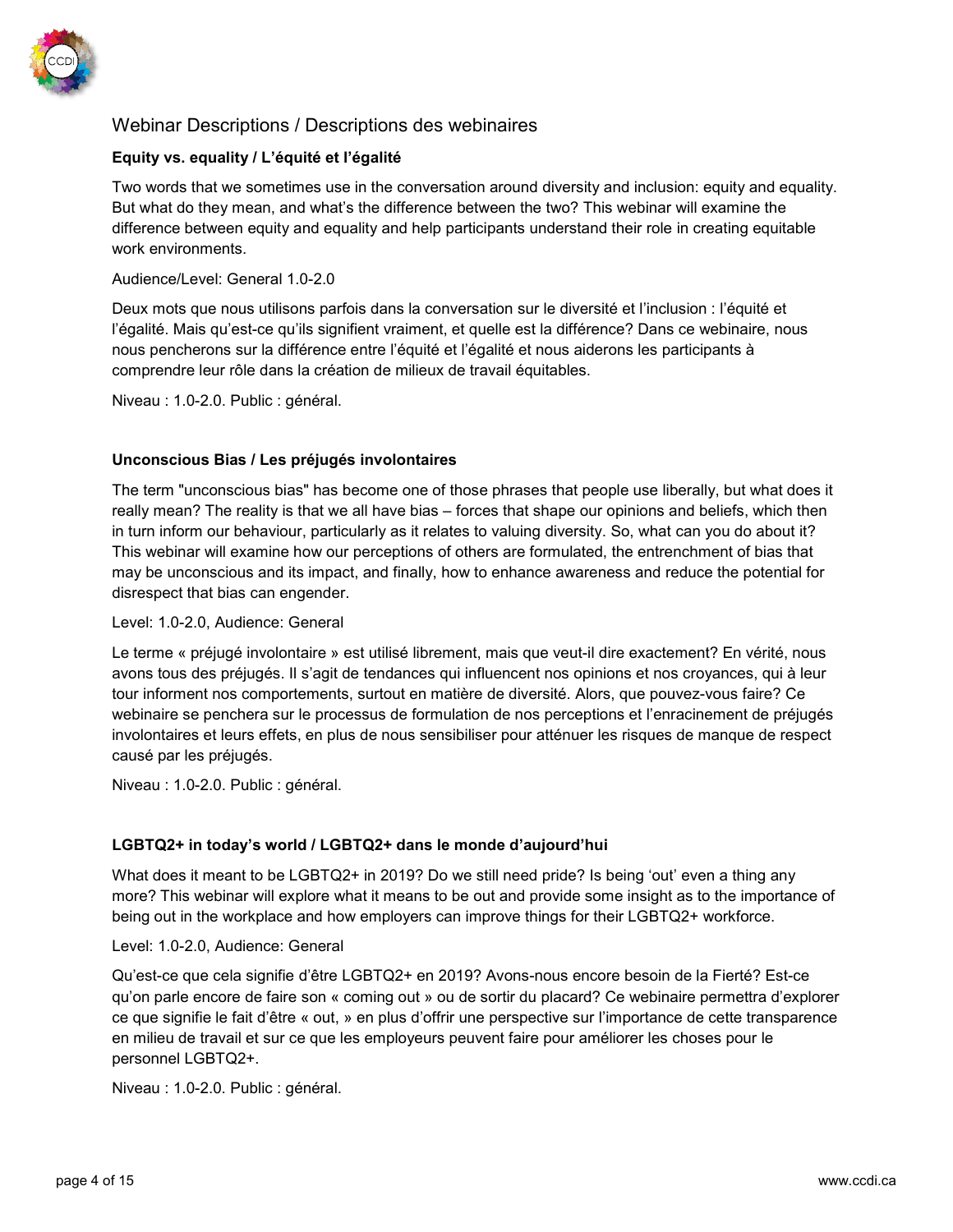

# **Navigating race in Canadian workplaces / La race dans les milieux de travail canadiens**

The conversation about race and ethnicity is complicated and often quite heated. Following on our very successful spring Community of Practice events "Navigating race in Canadian workplaces," this webinar will share the insights from the previous events and help participants understand their role in creating inclusive workplaces for people of all races and ethnicities.

#### Level: 1.0-2.0, Audience: General

La conversation sur la race et l'ethnicité est compliquée et souvent tendue. Pour faire suite aux activités des Communautés de pratique du printemps sur la race en milieu de travail au Canada, nous partagerons dans ce webinaire ce que nous avons appris dans le cadre de ces activités et nous aideront les participants à mieux comprendre leur rôle dans la création de milieux de travail inclusifs pour les personnes de toutes les races et ethnies.

Niveau : 1.0-2.0. Public : général.

### **Francophone inclusion / L'inclusion des francophones**

According to StatsCan (2016 Census), 20.6% of Canadians speak French as a first language. While most of those people reside in Quebec and New Brunswick, over a million francophones live in other provinces and territories. As a bilingual nation, what can we do to be more inclusive of the French-speaking population? This webinar will explore promising practices in inclusion of Canada's Francophone population.

#### Level: 1.0-2.0, Audience: General

D'après Statistique Canada (Recensement de 2016), 20,6 % des Canadiens et Canadiennes parlent français comme langue première. Bien que la plupart de ces personnes résident au Québec et au Nouveau-Brunswick, plus d'un million de francophones vivent dans d'autres provinces et territoires. En tant que nation bilingue, que pouvons-nous faire pour être plus inclusif des populations francophones? Ce webinaire explorera les pratiques prometteuses relatives à l'inclusion des populations francophones du Canada.

Niveau : 1.0-2.0. Public : général.

### **Mentally healthy workplaces / Les milieux de travail qui soutiennent la santé mentale**

Mental health has become one of the leading attributable factors when it comes to absenteeism, presenteeism, and short- and long-term disability. This webinar will explore what a "mentally healthy" workplace looks like and promising practices in the area.

Level: 2.0-3.0, Audience: General, HR & D&I Professionals, Diversity Champions.

La santé mentale est devenue l'un des principaux facteurs associés à l'absentéisme, au présentisme et aux incapacités à court et à long terme. Ce webinaire dessinera le portrait de ce qu'est un milieu de travail qui soutient la santé mentale et présentera les pratiques prometteuses à cet effet.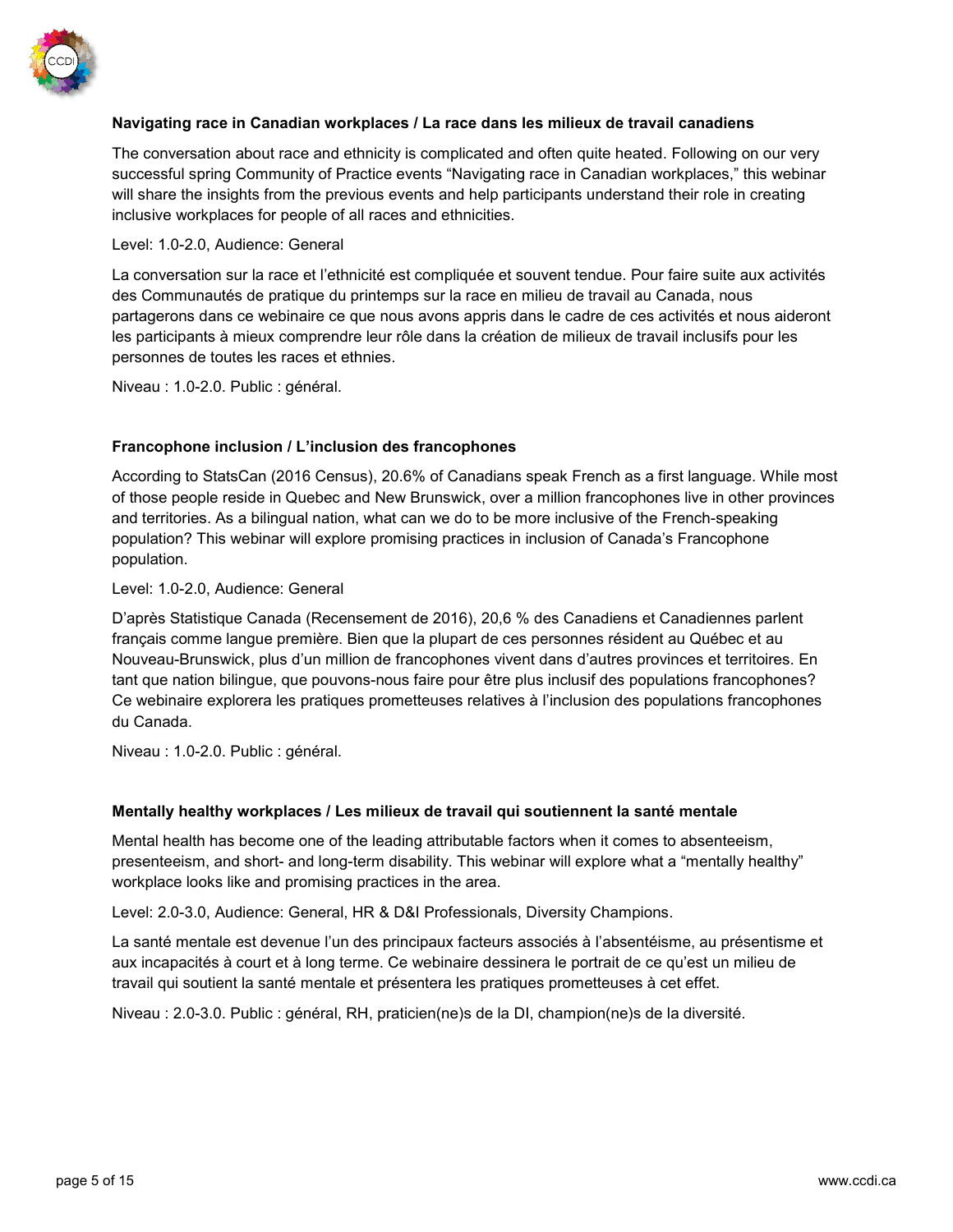

# **Accessibility - Navigating a world filled with barriers / L'accessibilité, ou circuler dans un monde parsemé d'embûches**

The world is made for the able-bodied. Some might argue with that statement, but they may also be looking at it through an able-bodied lens. This webinar will explore the concept of ableism and accessibility and explore what its like to try and navigate society when you don't fit into the box of "ablebodied", including tips on how to make your workplace more accessible.

### Level: 1.0-2.0, Audience: General

Notre monde est conçu pour les personnes dites aptes. Certaines personnes pourraient ne pas être d'accord avec cette déclaration, mais elles voient sans doute le monde à travers les yeux d'une personne n'ayant pas d'incapacité. Ce webinaire explorera les concepts de la discrimination fondée sur la capacité et de l'accessibilité, en plus d'explorer l'expérience des personnes qui tentent de faire leur place alors qu'elles ne correspondent pas aux normes de « capacités. » Nous verrons aussi des astuces pour rendre votre milieu de travail plus accessible.

Niveau : 1.0-2.0. Public : général.

# **Inclusive communications / Les communications inclusives**

Communications is arguably one of the most important tools in the toolbox to help ensure the successful execution of a diversity and inclusion strategy. But communication is more art than science, and most people aren't terribly good communicators. This webinar will explore promising practices in inclusive communications and present examples of how to do it right, and how to do it wrong.

Level: 2.0-3.0, Audience: General, HR & D&I professionals, diversity champions

Les communications sont sans doute l'un des outils les plus importants pour veiller à la réussite de la mise en œuvre de votre stratégie de diversité et d'inclusion. Mais les communications sont plus « art » que « science, » et bon nombre de personnes ne sont pas de très bons communicateurs. Dans ce webinaire, nous étudierons les pratiques prometteuses relatives aux communications inclusives, avec des exemples de ce qu'il faut faire et ce qu'il ne faut pas faire.

Niveau : 2.0-3.0. Public : général, RH, praticien(ne)s de la DI, champion(ne)s de la diversité.

### **Respect in the workplace / Le respect en milieu de travail**

In this era of #MeToo, respect in the workplace is critically important for employers to improve workplace culture and morale, and decrease issues of absenteeism, employee complaints, and liability. This webinar will explore the concept of respect in the workplace and provide participants with information on their role in creating respectful workplaces for all.

Level: 1.0-2.0, Audience: General

À l'ère de #MeToo, #MoiAussi, il est essentiel pour les employeurs de rehausser le respect en milieu de travail afin d'en améliorer la culture et le moral, et de réduire les problèmes liés à l'absentéisme, aux plaintes et à la responsabilité. Dans ce webinaire, nous nous intéresserons à la notion de respect en milieu de travail, et nous fournirons aux participant(e)s des renseignements sur leur rôle dans la création de milieux de travail respectueux pour tous.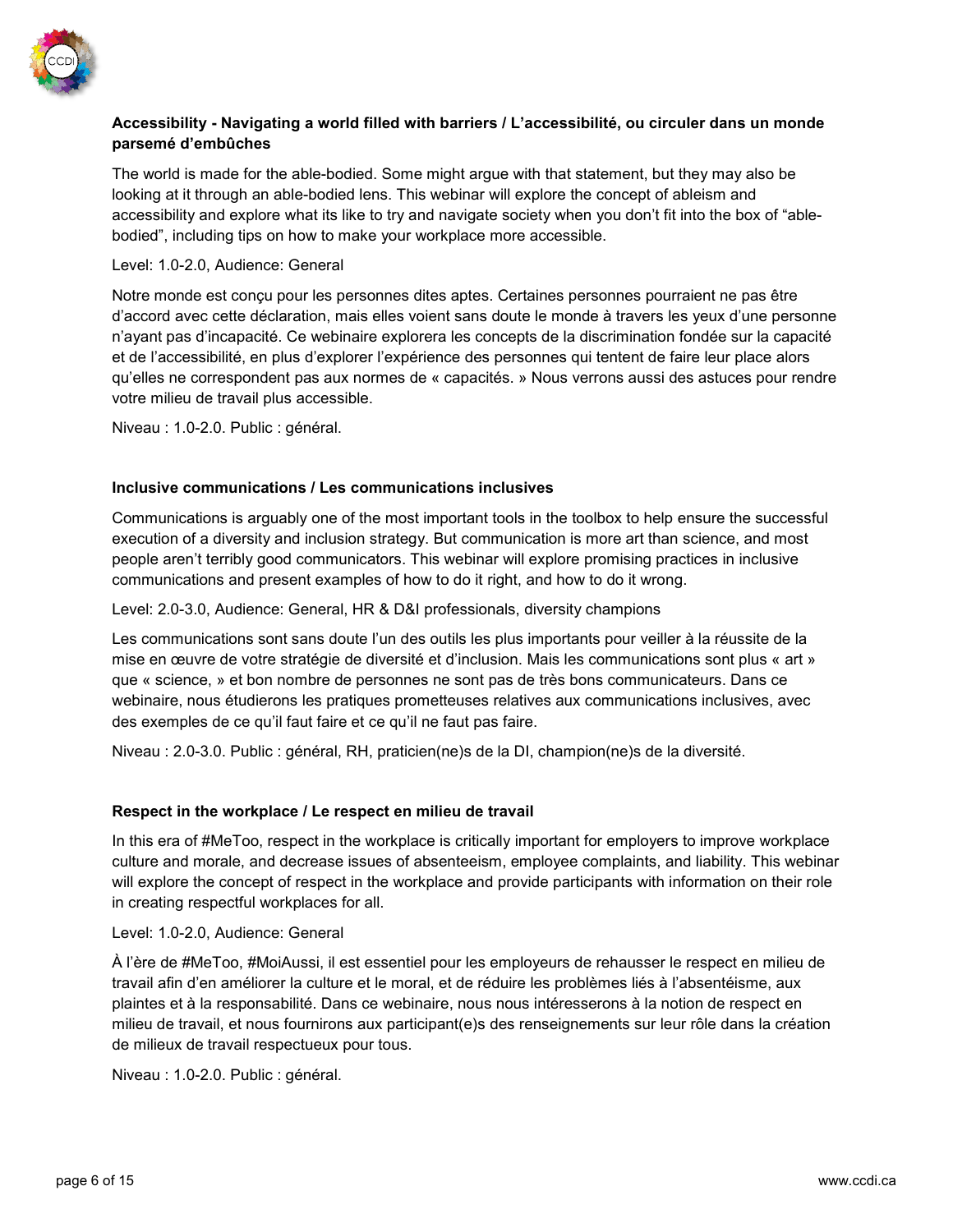

# **Newcomer inclusion / L'inclusion des nouveaux arrivants**

Recently, the Government of Canada announced that by 2021, Canada would be welcoming 350,000 newcomers each year. This is critical for our country's ongoing prosperities but how do we ensure that our workplace provides the supports needed to optimize this new talent? This webinar will explore promising practices in newcomer inclusion and help participants understand their individual role.

#### Level: 1.0-2.0, Audience: General

Récemment, le gouvernement du Canada a annoncé que d'ici 2021, le Canada accueillera 350 000 nouveaux arrivants chaque année. Cela est essentiel pour la prospérité continue de notre pays, alors comment pouvons-nous nous assurer que notre milieu de travail offre le soutien nécessaire pour tirer plein parti de ce nouveau talent? Dans ce webinaire, nous explorerons les pratiques prometteuses relatives à l'inclusion des nouveaux arrivants, et nous aiderons les participants à comprendre leur rôle personnel.

Niveau : 1.0-2.0. Public : général.

#### **Making the case for diversity and inclusion / L'analyse en faveur de la diversité et l'inclusion**

How to find the right demographic and economic trends to support the case for diversity at your organization. This webinar goes back to basics to talk about the "business case" for diversity and inclusion and examines the most up to date information that can help to make the case.

Level: 2.0-3.0, Audience: General, HR & D&I professionals, diversity champions

Comment trouver les tendances démographiques et économiques qui soutiennent la diversité au sein de votre organisation? Dans ce webinaire, nous retournons à la case de départ pour parler de « l'analyse de rentabilité » de la diversité et l'inclusion, et nous examinons les renseignements les plus récents qui peuvent contribuer à cette analyse.

Niveau : 2.0-3.0. Public : général, RH, praticien(ne)s de la DI, champion(ne)s de la diversité.

### **Employment systems / Les systèmes d'emploi**

How do you examine your current systems for recruitment, promotion, engagement and other human resource policies? This webinar will look at how to critically examine your employment systems framework to help identify potential barriers.

Level: 2.0-3.0, Audience: General, HR & D&I professionals, diversity champions

Comment revoir les systèmes actuels de recrutement, de promotion, de mobilisation et les autres politiques de ressources humaines? Dans ce webinaire, nous examinerons les façons de revoir vos systèmes d'emploi pour cerner les obstacles possibles.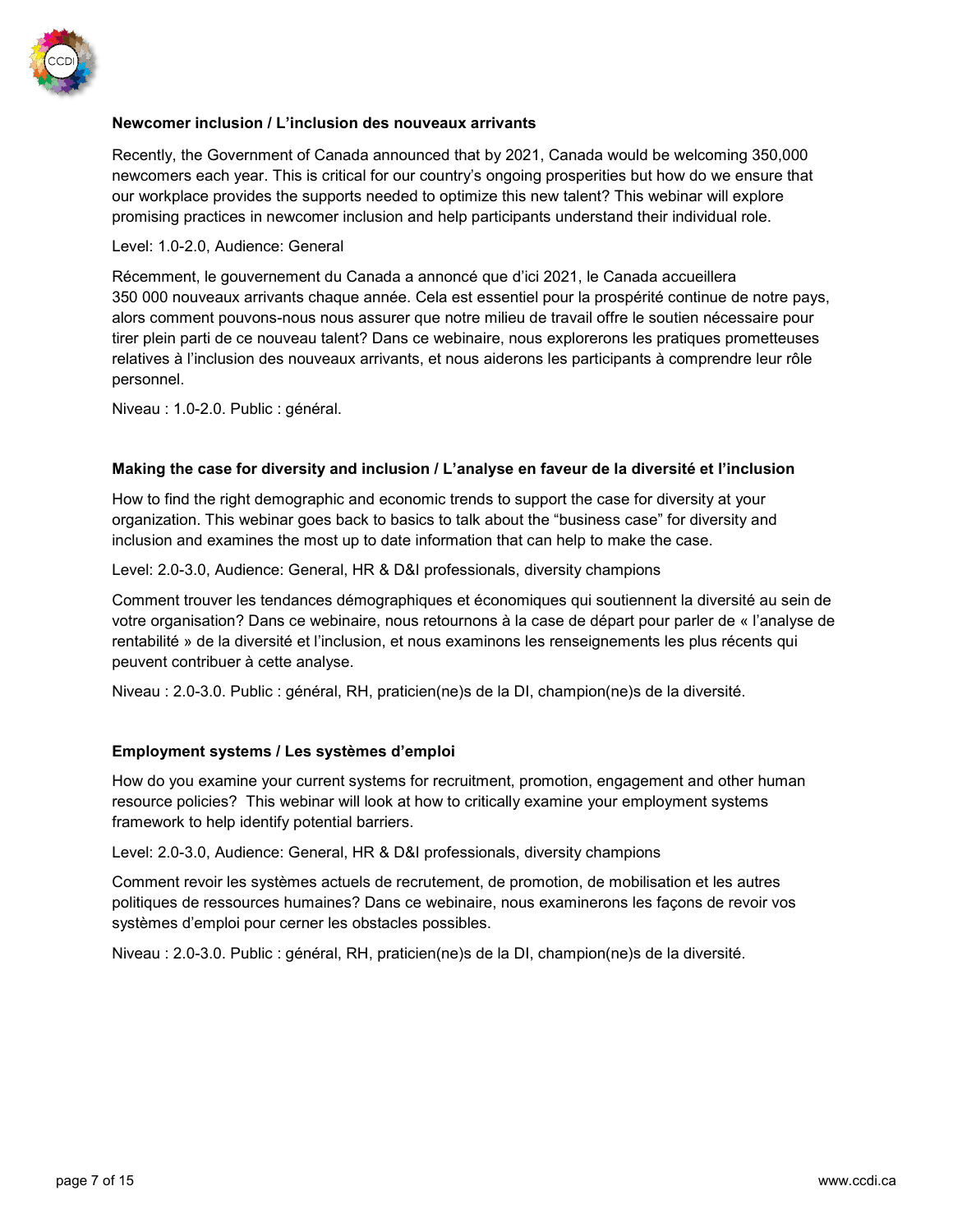

# **What does artificial intelligence have to do with diversity and inclusion? Quel est le lien entre l'intelligence artificiel et la diversité et l'inclusion?**

Artificial Intelligence is the new frontier and it may have a lot of similarities to the wild west when it comes to creating a human like response. This webinar will examine some of the potential implications for valuing diversity and creating inclusive workplaces when you are no longer only dealing with human intelligence.

Level: 1.0-2.0, Audience: General

L'intelligence artificiel est la nouvelle avant-garde. Nous pourrions être témoin d'un peu de tout et n'importe quoi dans la création de réponses semblables à celles des humains. Ce webinaire permettra d'examiner certaines des répercussions possibles ayant trait à la valorisation de la diversité et à la création de milieux de travail inclusifs dans les cas où on ne traite plus seulement avec l'intelligence humaine.

Niveau : 1.0-2.0. Public : général

# **LGBTQ2+Inclusion 101: Breaking down the alphabet and creating inclusive workplaces / Inclusion LGBTQ2+ 101 : Parlons de lettres et créons des milieux de travail plus inclusive**

As the acronym of identities grows longer, the discussion over what letters should be included and what they all stand for becomes increasingly lengthy as well. This webinar provides the building blocks of the rainbow as we explore terminology and identity in In addition, we will examine language used in the workplace and how to ensure inclusive communication practices and friendly branding techniques, in efforts to eliminate barriers faced by the LGBTQ2+community.relation to diverse genders and sexualities and common stereotypes that impact perceptions and behaviours.

Level: 1.0-2.0, Audience: LGBT+

L'abréviation des identités s'allonge, tout comme la discussion portant sur quelles lettres il faut y inclure, et sur ce qu'elles représentent réellement. Ce webinaire parle des fondements de l'arc-en-ciel et permet de se pencher sur la terminologie et sur l'identité en relation avec les différents genres, sexualités et stéréotypes couramment rencontrés qui influencent les perceptions et les comportements. Nous examinerons aussi le langage qui est utilisé en milieu de travail, de même que la manière de faire en sorte que les pratiques de communication et les techniques entourant la marque soient inclusives pour contribuer à éliminer les obstacles auxquels la communauté LGBTQ2+ fait face.

Niveau : 1.0-2.0. Public : LGBT+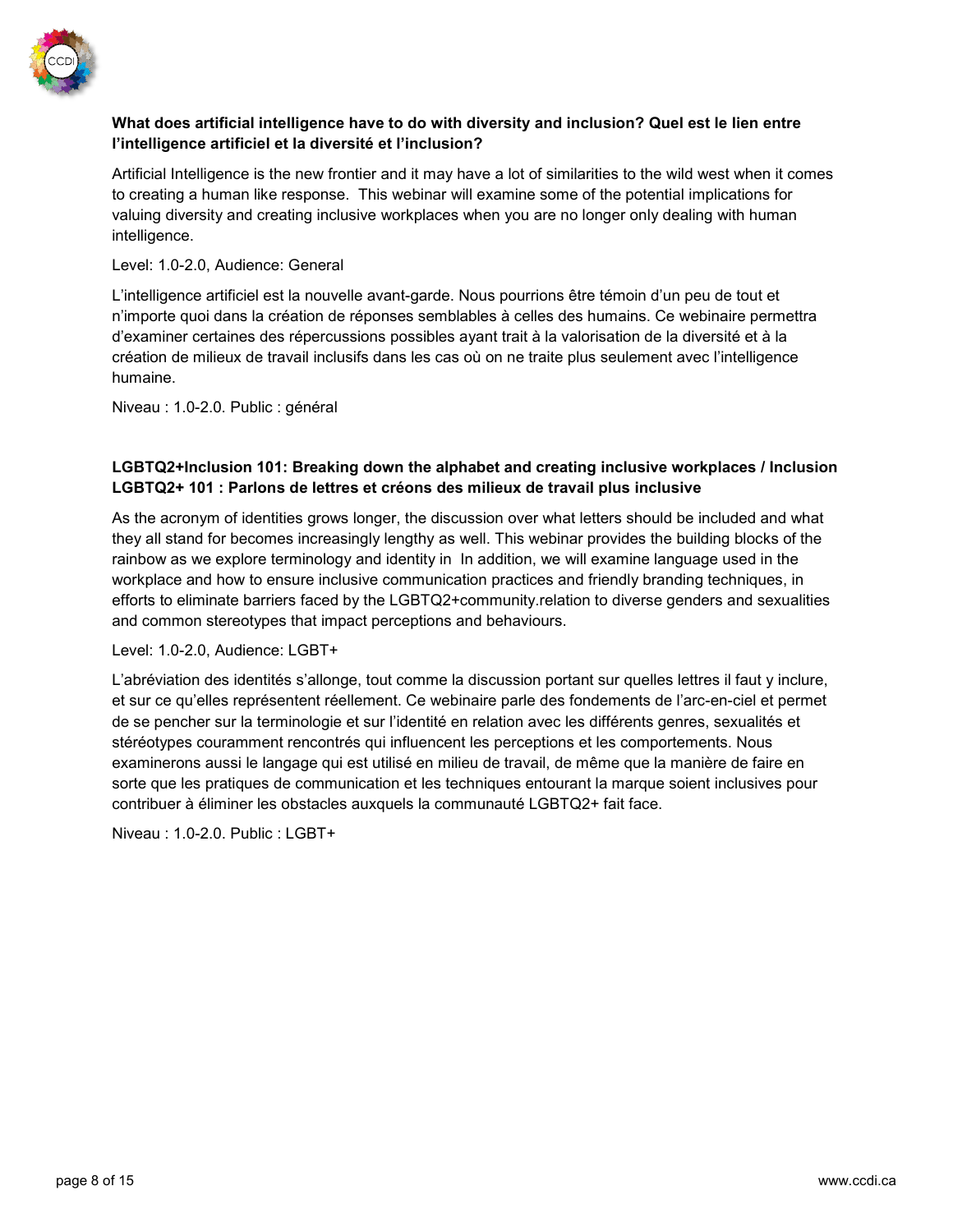

# **LGBTQ2+ intersectionality: Understanding the lived experiences of racialized LGBTQ2+ people / Intersectionnalité LGBTQ2+ : Comprendre les expériences que les personnes LGBTQ2+ racialisées ont connues**

While the concept of intersectionality was originally rooted in raising awareness of the experiences of women of colour in particular, it is now a term that has come to refer to the complex relationship among various marginalized identities, such as sexuality or ability. This webinar features a panel discussion of individuals who will share their experiences as members of the LGBTQ2+ community as well as being a racialized person. In addition, some will share stories of their religious identities through the lens of their race and sexuality. In illuminating these stories, we will come to understand how to be respectful of people's backgrounds, especially of individuals who negotiate complex systemic barriers.

# Level: 1.0-2.0, Audience: LGBT+

Bien que les racines du concept d'intersectionnalité proviennent des démarches de sensibilisation aux expériences vécues par les femmes de couleur plus particulièrement, il s'agit maintenant d'un terme qui fait référence à la relation complexe existant chez diverses identités marginalisées, comme la sexualité et l'aptitude. Ce webinaire présente une discussion entre un groupe de personnes qui nous font part des expériences qu'elles ont vécues à titre de membres de la communauté LGBTQ2+, mais aussi à titre de personne racialisée. Certains participants feront en outre part de récits entourant leur identité religieuse, vue à travers leur race et leur sexualité. En mettant ces récits en valeur, nous parviendrons à comprendre comment avoir du respect envers le cadre de référence des personnes, surtout celles qui enjambent de complexes obstacles systémiques.

Niveau : 1.0-2.0. Public : LGBT+

# **Transitions in the workplace: Promising practices in providing a positive space / Les transitions en milieu de travail - des pratiques prometteuses pour fournir un espace positif**

As trans rights continue to improve, more individuals are feeling safer to identify as trans in the workplace, but the assumptions that accompany conversations about what it means to transition may be slow to change. Trans people may or may not undergo The stories shared in this webinar will provide promising practices for overcoming objections to trans inclusion at work and creating a positive space for individuals who are transitioning.medically supportive treatments and they do not owe an explanation to anyone. Many of us hesitate to share personal stories at work let alone our medications and bathroom woes. And while a lot of people struggle to find peace with their body, the ups and downs of body dysmorphia can be all-consuming.

# Level: 1.0-2.0, Audience: LGBT+

Les droits des personnes trans continuent de gagner en force et de plus en plus de personnes ressentent qu'elles peuvent s'identifier comme trans en milieu de travail sans crainte; cependant, les perceptions de ce que cette transition représente n'évoluent parfois que très lentement. Certaines personnes trans entreprennent des traitements médicaux de soutien, alors que d'autres non; et personne n'a à se justifier. Nous sommes nombreux à hésiter à faire part de nos histoires personnelles au travail, et encore plus à hésiter à parler de médicaments ou des observations que nous faisons à la salle de bain. Et bien que de nombreuses personnes doivent lutter pour être en paix avec leur corps, les hauts et les bas de la dysmorphie peuvent être ravageurs. Les récits qui seront partagés pendant ce webinaire donneront des pratiques prometteuses pour quiconque tente de surmonter les objections à l'égard de l'inclusion des personnes trans au travail et de créer un milieu positif pour les personnes qui vivent leur transition.

Niveau : 1.0-2.0. Public : LGBT+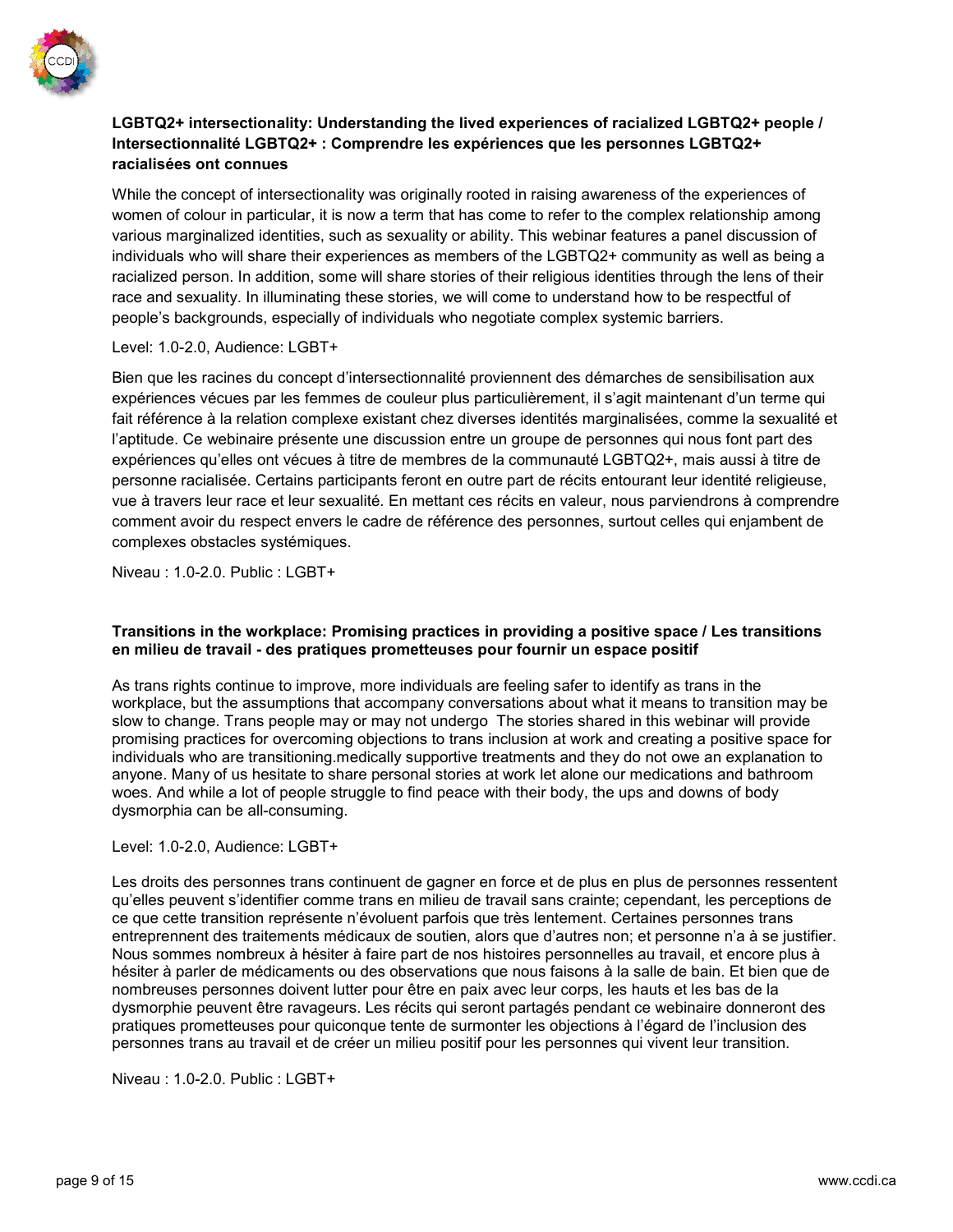

# **Coming out in the workplace: The LGBTQ2+ experience and how colleagues can support / Affirmer son identité en milieu de travail : l'expérience LGBTQ2+ et l'appui que les collègues peuvent offrir.**

While everyone spends time thinking about what we want to be when we grow up, some people's career choices are more calculated than others due to their sexuality and gender identity and the safety that some professions afford over others. Coming out in the workplace can be unsettling, as many share concerns over how colleagues may react personally as well as professionally and what this might mean for personal growth within the organization. This webinar will feature a panel of speakers who share their stories of coming out in the workplace, with the aim of providing an understanding of how colleagues can provide support to those going through this process.

### Level: 1.0-2.0, Audience: LGBT+

Bien que nous ayons tous passé du temps à nous demander quel métier pratiquer à l'âge adulte, le choix de carrière, chez certaines personnes, fait l'objet de plus grands calculs que pour d'autres en raison de la sexualité et de l'identité de genre, et de la sécurité que certaines professions accordent à cet égard par rapport à d'autres. Affirmer son identité, ou sortir du placard au travail peut s'avérer très intimidant. Plusieurs se soucient de la manière dont leurs collègues réagiront personnellement autant que professionnellement, et de ce que cela aura comme incidence sur leur croissance dans l'organisation. Ce webinaire présentera un groupe d'invités qui nous raconteront comment se sont passées leurs démarches d'affirmation de leur identité au travail dans le but de mieux comprendre en quoi les collègues peuvent appuyer les personnes qui traversent ce processus.

Niveau : 1.0-2.0. Public : LGBT+

# Cannabis series / Série de cannabis

With the recent legalization of cannabis, CCDI is preparing a two-webinar series to explore the integration of cannabis into an inclusive workplace.

Suite à la récente légalisation du cannabis, le CCDI a préparé une série de deux webinaires pour explorer l'intégration du cannabis en milieu de travail inclusif.

### **Unconscious bias and cannabis / Les préjugés involontaires et le cannabis**

With cannabis having only been legal for a few months, there is still a significant amount of bias as it relates to the use of the drug. This webinar will explore the intersection of unconscious bias and cannabis and how the two could be colliding.

Level: 1.0-2.0, Audience: General

Comme le cannabis n'a été légalisé que depuis quelques mois, il y a encore de nombreux préjugés quant à l'utilisation de cette substance. Dans ce webinaire, nous explorerons l'intersection des préjugés involontaires et le cannabis, et la rencontre des deux.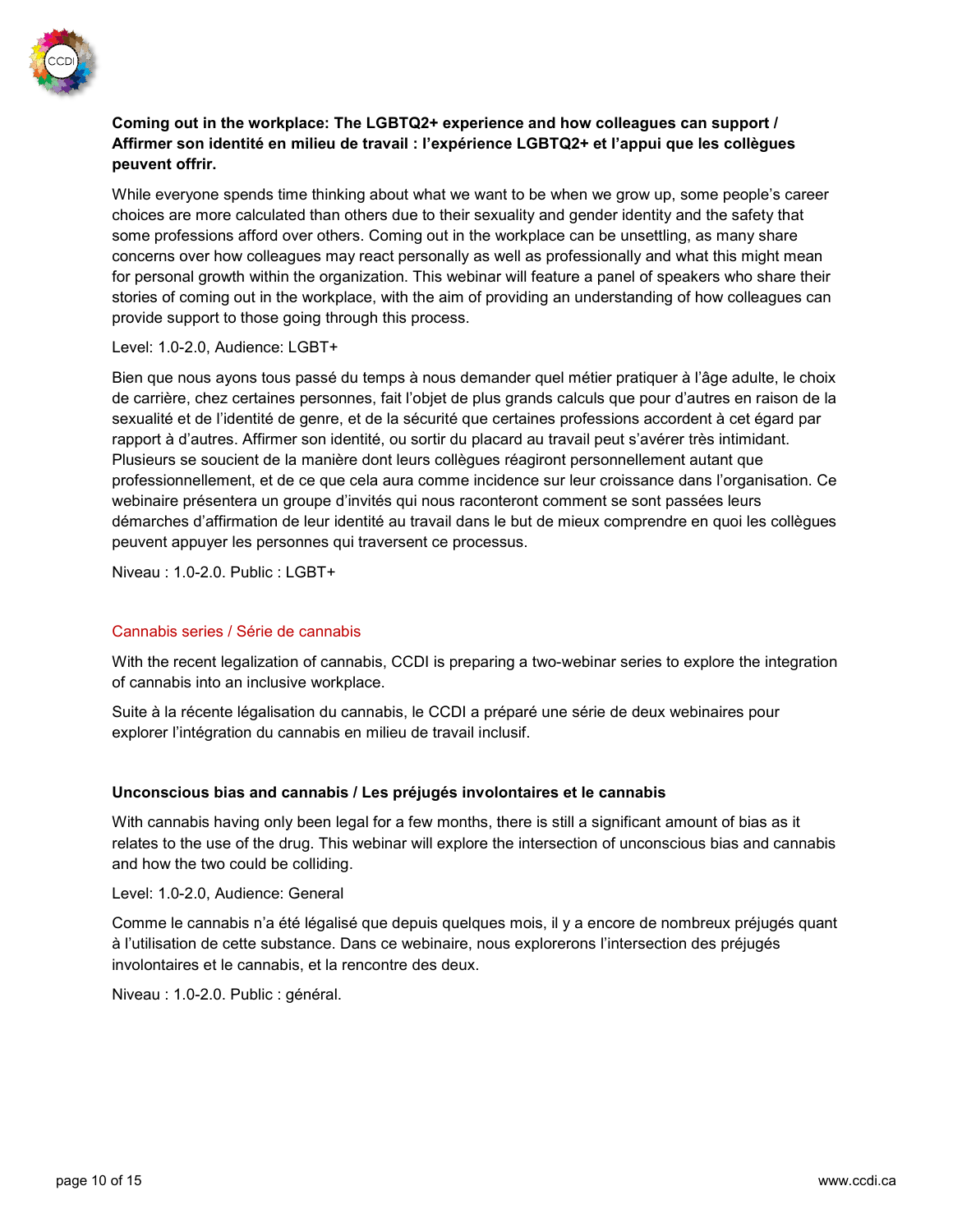

# **Cannabis and accommodation / Le cannabis et les mesures d'adaptation**

Medical cannabis is well known to be 'wonder drug' as it relates to treating health issues – mental illness, depression, chronic pain, and illnesses of all kinds. But now that it's legal for every day use, how do you differentiate between recreational use, and medicinal; and how do you ensure you are accommodating people who use cannabis for medical reasons? This webinar will explore this topic from both a legal and inclusion lens.

Level: 2.0-3.0, Audience: General, HR & D&I professionals, diversity champions

Le cannabis médical est bien reconnu comme un « médicament prodigieux » pour le traitement de nombreuses conditions de santé, notamment la maladie mentale, la dépression, la douleur chronique et les maladies de toutes sortes. Maintenant que son utilisation quotidienne est légale, comment pouvezvous faire la différence entre l'utilisation récréative et l'utilisation médicinale? Comment allez-vous vous assurer d'accommoder les personnes qui utilisent le cannabis pour des raisons médicales? Dans ce webinaire, nous explorerons ces questions des points de vue de la loi et de l'inclusion.

Niveau : 2.0-3.0. Public : général, RH, praticien(ne)s de la DI, champion(ne)s de la diversité.

### Measurement series / Série de mesures

Now, more than ever, measuring diversity and inclusion efforts is paramount to understanding the value that diversity and inclusion can bring to a workplace. This webinar series will explore measurement in a variety of forms.

Maintenant, plus que jamais, la mesure des efforts en matière de diversité et d'inclusion est primordiale pour comprendre la valeur que la diversité et l'inclusion peuvent apporter en milieu de travail. Cette série de webinaires explorera les mesures sous diverses formes.

# **StatsCan presentation on 2016 census data / La présentation des données du recensement de 2016 de StatCan**

This webinar will provide an overview of the demographic trends that statisticians from Statistics Canada are seeing from the 2016 census data, and what we expect to see from the next census in 2021.

Level: 2.0-3.0, Audience: General, HR & D&I professionals, diversity champions

Dans ce webinaire, nous présenterons une vue d'ensemble des tendances démographiques que les statisticiens de Statistique Canada ont observé à partir des données du recensement de 2016 et ce à quoi s'attendre du prochain recensement de 2021.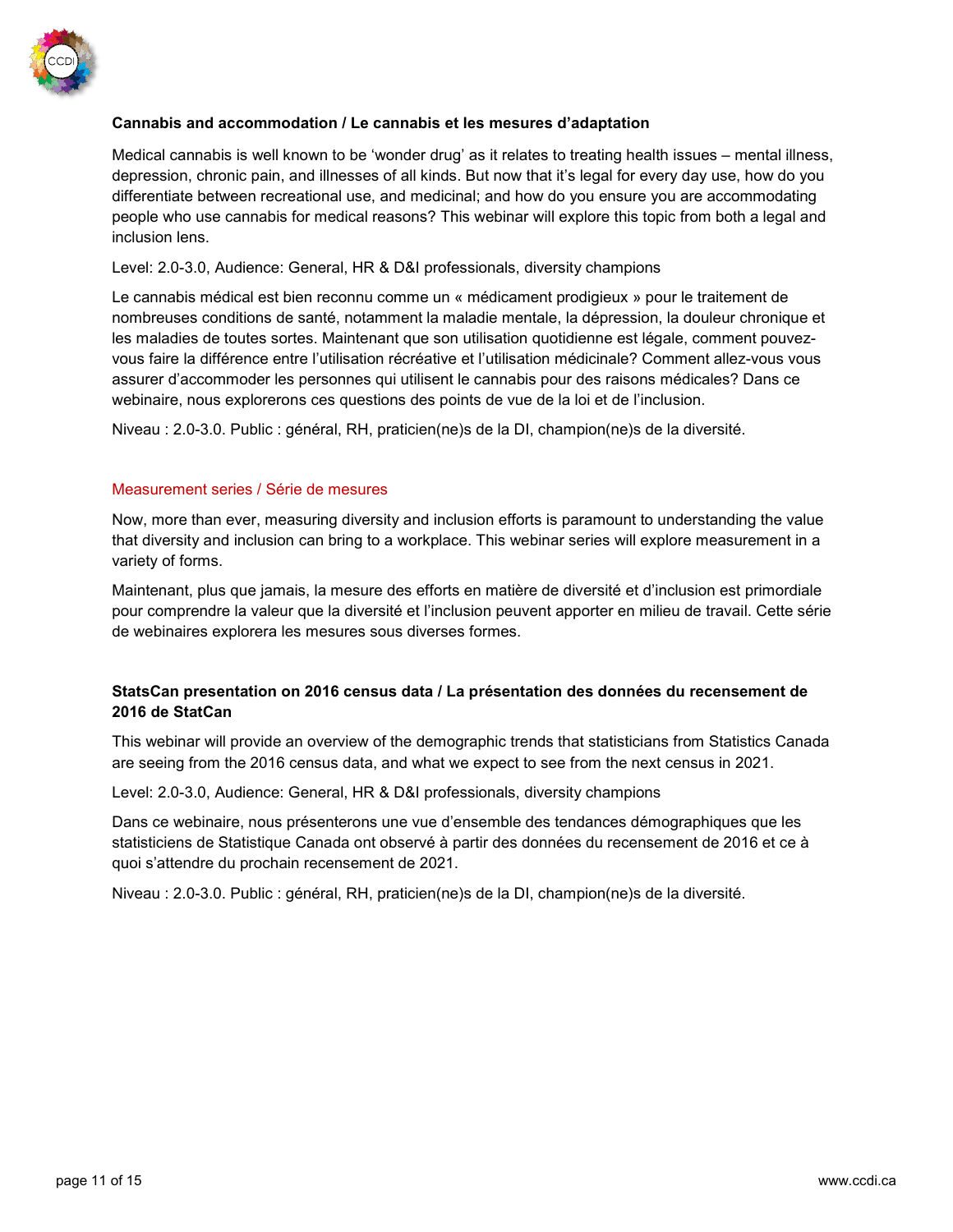

# **Measurement for success / La mesure du succès**

How can you tell if your diversity and inclusion efforts have been successful? Obviously, you measure. But what you measure and how you measure are just as important as the results. This webinar will explore promising practices in the area of measurement of diversity and inclusion initiatives.

Level: 2.0-3.0, Audience: General, HR & D&I professionals, diversity champions

Comment dire si vos efforts de diversité et d'inclusion ont l'effet voulu? Il faut, de toute évidence, mesurer. Ce que vous mesurez et comment vous mesurez sont tout aussi importants que les résultats. Dans ce webinaire, nous explorerons les pratiques prometteuses relatives aux mesures des initiatives de diversité et d'inclusion.

Niveau : 2.0-3.0. Public : général, RH, praticien(ne)s de la DI, champion(ne)s de la diversité.

# **Exploring the Global Diversity and Inclusion Benchmarks (GDIB) / L'exploration des Global Diversity and Inclusion Benchmarks (GDIB)**

A big part of measurement of diversity and inclusion efforts can be accomplished through the Global Diversity and Inclusion Benchmarks (GDIB). This webinar will take participants through the GDIB and provide a clear understanding of how it can be used in measuring diversity and inclusion efforts.

Level: 2.0-3.0, Audience: General, HR & D&I professionals, diversity champions

Une grande partie des mesures des efforts de diversité et d'inclusion peuvent être réalisées par le biais des Global Diversity and Inclusion Benchmarks (GDIB). Dans ce webinaire, nous présenterons les GDIB et l'utilisation que l'on peut en faire pour mesurer les efforts de diversité et d'inclusion.

Niveau : 2.0-3.0. Public : général, RH, praticien(ne)s de la DI, champion(ne)s de la diversité.

# **Understanding Gender Based Analysis (GBA) in the #MeToo era / Comprendre l'analyse comparative entre les sexes (ACS) à l'ère de #MeToo/#MoiAussi**

GBA+ is a gender-based analytical tool used to assess how diverse groups of women, men and genderdiverse people may experience policies, programs and initiatives. The "plus" in GBA+ acknowledges that GBA goes beyond biological (sex) and socio-cultural (gender) differences. This webinar will explore the concept of GBA+ and articulate how organizations can apply the GBA+ lens to their decision making.

Level: 2.0-3.0, Audience: General, HR & D&I professionals, diversity champions

L'ACS+ est un outil d'analyse comparative entre les sexes dont le but est d'évaluer les répercussions potentielles des politiques, des programmes ou des initiatives sur divers ensembles de personnes femmes, hommes ou autres. Le mot « plus » signifie que l'analyse ne se limite pas aux différences biologiques (le sexe) et socio-culturelles (le genre). Dans ce webinaire, nous explorerons le concept de l'ACS+ et nous verrons comment les organisations peuvent tenir compte de la perspective de l'ACS+ dans leur processus décisionnel.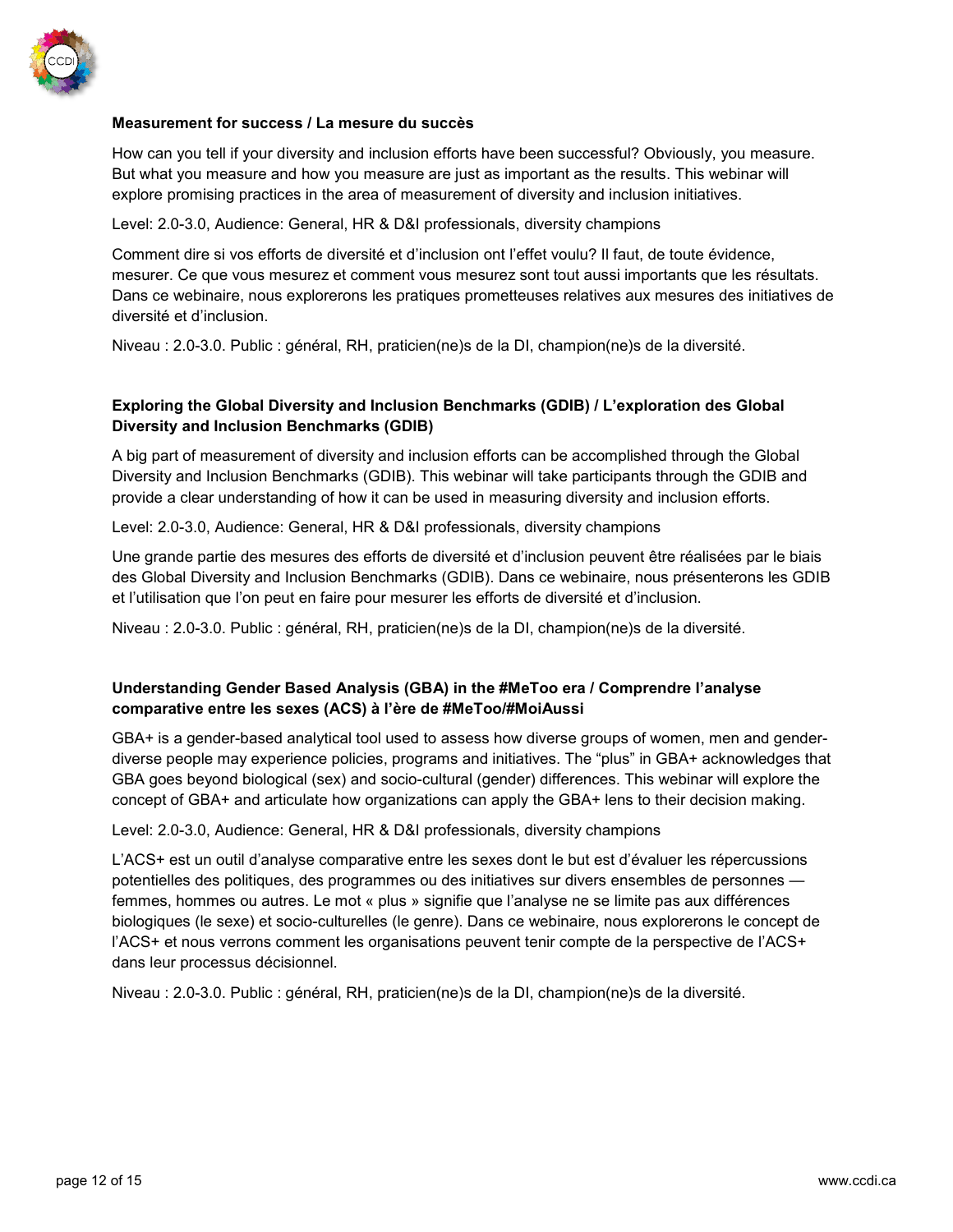

## Culture series / Série culture

Culture is defined as the social behavior and norms found in human society. And as the saying goes, culture eats strategy for lunch. This series will examine culture through three different lenses.

La culture est définie comme le comportement et les normes sociales de la société humaine. La culture ne fait qu'une bouchée de la stratégie, comme on dit. Cette série examinera la culture sous trois perspectives différentes.

# **Emotional culture / La culture émotionnelle**

Following on our successful fall 2018 Community of Practice event series on the intersection of diversity & emotional culture, this webinar will present the findings from those events along with promising practices in creating a positive emotional culture in your workplace.

Level: 2.0-3.0, Audience: General, HR & D&I professionals, diversity champions

Suite aux activités réussies des Communautés de pratique en automne 2018 portant sur l'intersection de la diversité et de la culture émotionnelle, ce webinaire présentera les observations tirées de ces événements, de même que les pratiques prometteuses quant à la création d'une culture émotionnelle positive en milieu de travail.

Niveau : 2.0-3.0. Public : général, RH, praticien(ne)s de la DI, champion(ne)s de la diversité.

# **Cultural competence / Les compétences culturelles**

What does it mean to be culturally competent? As Canada becomes more and more diverse, the question has never been more critical to ensuring you have the skills to manage people. This webinar will explore the concept of cultural competence and provide the participants with ideas of how they can increase this important skill.

### Level: 1.0-2.0, Audience: General

Qu'entend-on par compétence culturelle? Comme le Canada devient de plus en plus diversifié, il n'a jamais été aussi important d'avoir les compétences pour gérer le personnel. Dans ce webinaire, nous explorerons le concept des compétences culturelles et nous offrirons aux participants des idées pour rehausser ces compétences importantes.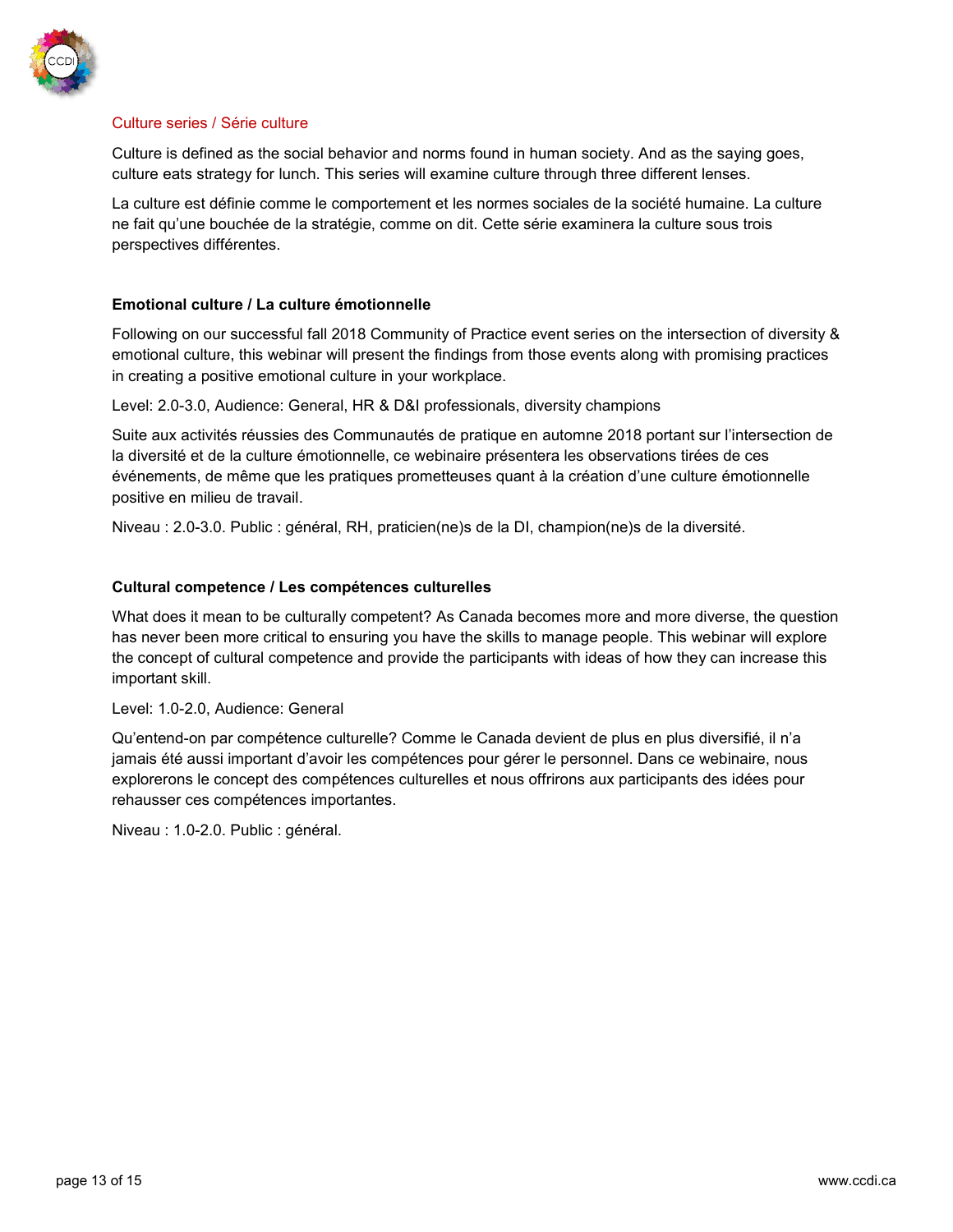

## **Indigenous culture / Les cultures autochtones**

There is a generally accepted concept that because Indigenous peoples are born in Canada, that they understand how our workplaces function or that our workplaces are inclusive to them. This is a flawed concept. This webinar will explore the concept of indigenous culture and provide participants with ideas of how they can create inclusive workplaces for their indigenous colleagues.

### Level: 1.0-2.0, Audience: General

On s'attend généralement à ce que, parce qu'elles sont nées au Canada, les personnes autochtones comprennent le fonctionnement de nos milieux de travail, De plus, nous assumons souvent que nos milieux de travail sont inclusifs à leur égard. Cela n'est pas entièrement vrai. Dans ce webinaire, nous explorerons le concept de culture autochtone et nous offrirons aux participants des idées pour leur permettre de créer des milieux de travail inclusifs pour leurs collègues autochtones.

Niveau : 1.0-2.0. Public : général.

# Workplace diversity series / Série sur la diversité au travail

This series will explore some of the more common areas of resistance and promising practices to address them.

Cette série explorera certains des domaines de résistance les plus communs et les pratiques prometteuses pour y faire face.

### **Reverse discrimination / La discrimination inversée**

Anyone who works in diversity and inclusion has heard the claim many times: "this is reverse discrimination." Traditionally, we hear this from straight white able-bodied men, and parents of straight white able-bodied men, who feel threatened by the diversity and inclusion conversation. But that doesn't make their opinion wrong. That feeling of exclusion is real and needs to be addressed. This webinar will explore promising practices in addressing the fear of reverse discrimination.

Level: 2.0-3.0, Audience: General, HR & D&I professionals, diversity champions

Quiconque travaille dans la diversité et l'inclusion a entendu cette allégation de nombreuses fois : « Il s'agit de discrimination inversée. » Traditionnellement, nous entendons cela de la part des hommes blancs hétérosexuels sans handicap, ou même des parents d'hommes blancs hétérosexuels sans handicap, qui se sentent menacés par la conversation sur la diversité et l'inclusion. Cela ne signifie pas que leur opinion est mauvaise. Ce sentiment d'exclusion est réel et il faut en parler. Dans ce webinaire, nous explorerons les pratiques prometteuses pour faire face à la peur de discrimination inversée.